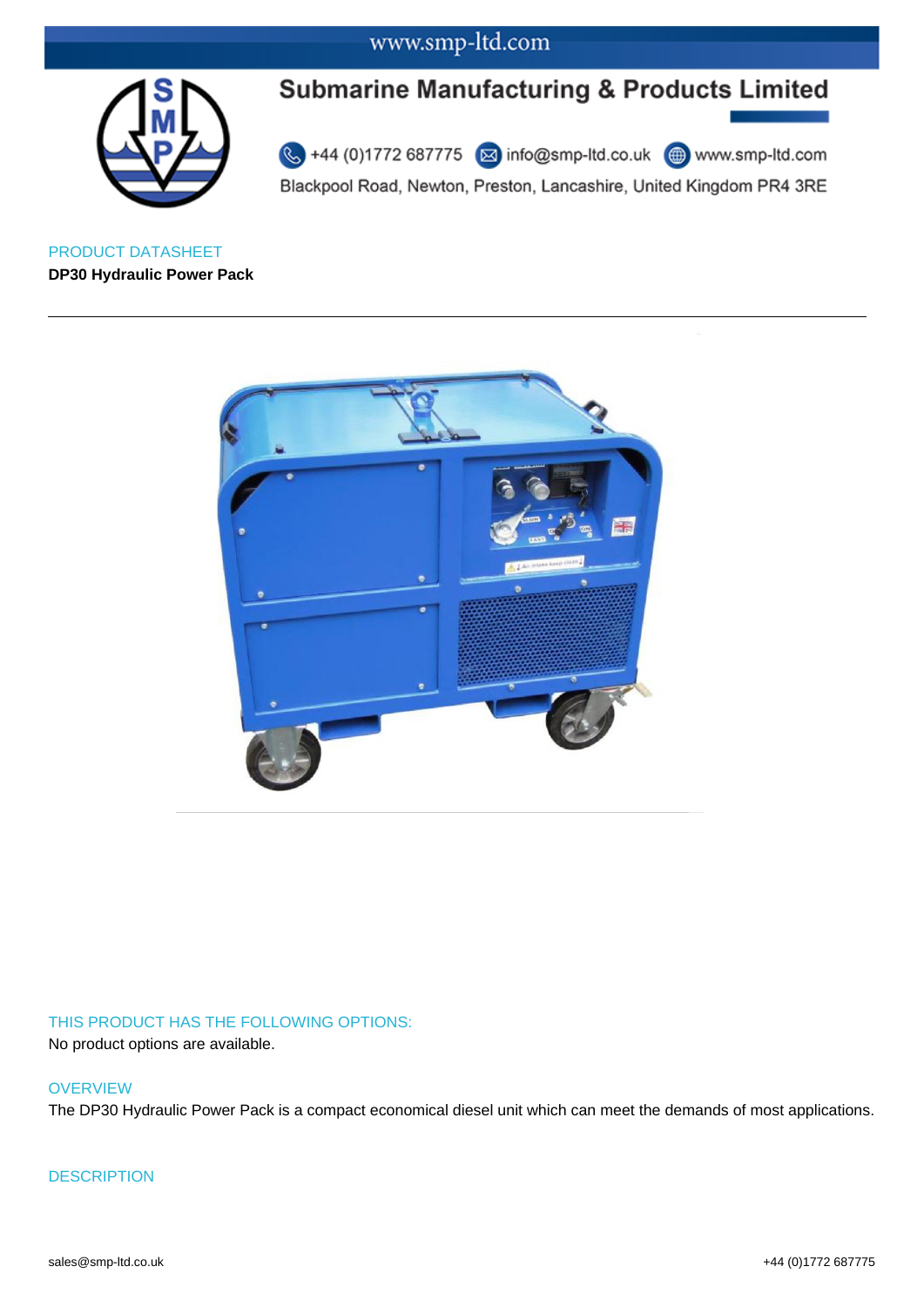## www.smp-ltd.com



# **Submarine Manufacturing & Products Limited**

44 (0)1772 687775 2 info@smp-ltd.co.uk 4 www.smp-ltd.com

Blackpool Road, Newton, Preston, Lancashire, United Kingdom PR4 3RE

The DP30 diesel hydraulic power pack is a compact economical diesel power unit which can meet the demands of most applications. A single circuit unit with a flow rate of 34 litres per minute and can power a large selection of hydraulic powered tools and equipment. Powered by the robust and reliable Lombardini 3 cylinder diesel water cooled engine with a 12v electric start.

The hydraulic pump is a gear type with the temperature controlled by an air blast / oil cooler transfer system, powered by an electrically operated fan. The hydraulic oil is also circulated through an in-line filter unit thus ensuring an efficient and reliable hydraulic system without increasing back pressure.

The DP30Šdiesel hpu chassis is mounted on four solid rubber lined castors, two being fixed and two swivels with brakes for excellent manoeuvrability. In addition there are fork lift pockets in the frame and a central lifting eye to further aid transportation. The compact, economically and powerful features of this unit make it the ideal choice for supporting all your hydraulic tool requirements.

The ÂDP30 Diesel hydraulic power unit has been designed to accommodate hydraulic hose lengths of upto 100m long, these can be supplied if required.

### FEATURES

**System Cooling:** Temperature is controlled by an air blast/oil cooler and an electrically operated fan to maintain a constant level of cooling.

**Pressure Filter Unit:** The hydraulic oil is circulated through an in-line pressure filter unit for efficiency and reliability without increasing back pressure.

**Maximum Protection:** Unit built on a strong rectangular section chassis and enclosed in a rectangular steel panelled frame with a powder coating for protection.

**Manoeuvrability:** System mounted on four solid rubber lined castors, two fixed and two swivel with brakes for excellent manoeuvrability.

**Hydraulic Hoses:** Designed to accommodate hydraulic hose lengths of upto 100 meters, which can be supplied if required.

### **SPECIFICATION**

### **Output Capacity** - 32 lpm

**Pressure** - 165 Bar (2175 Psi)Â